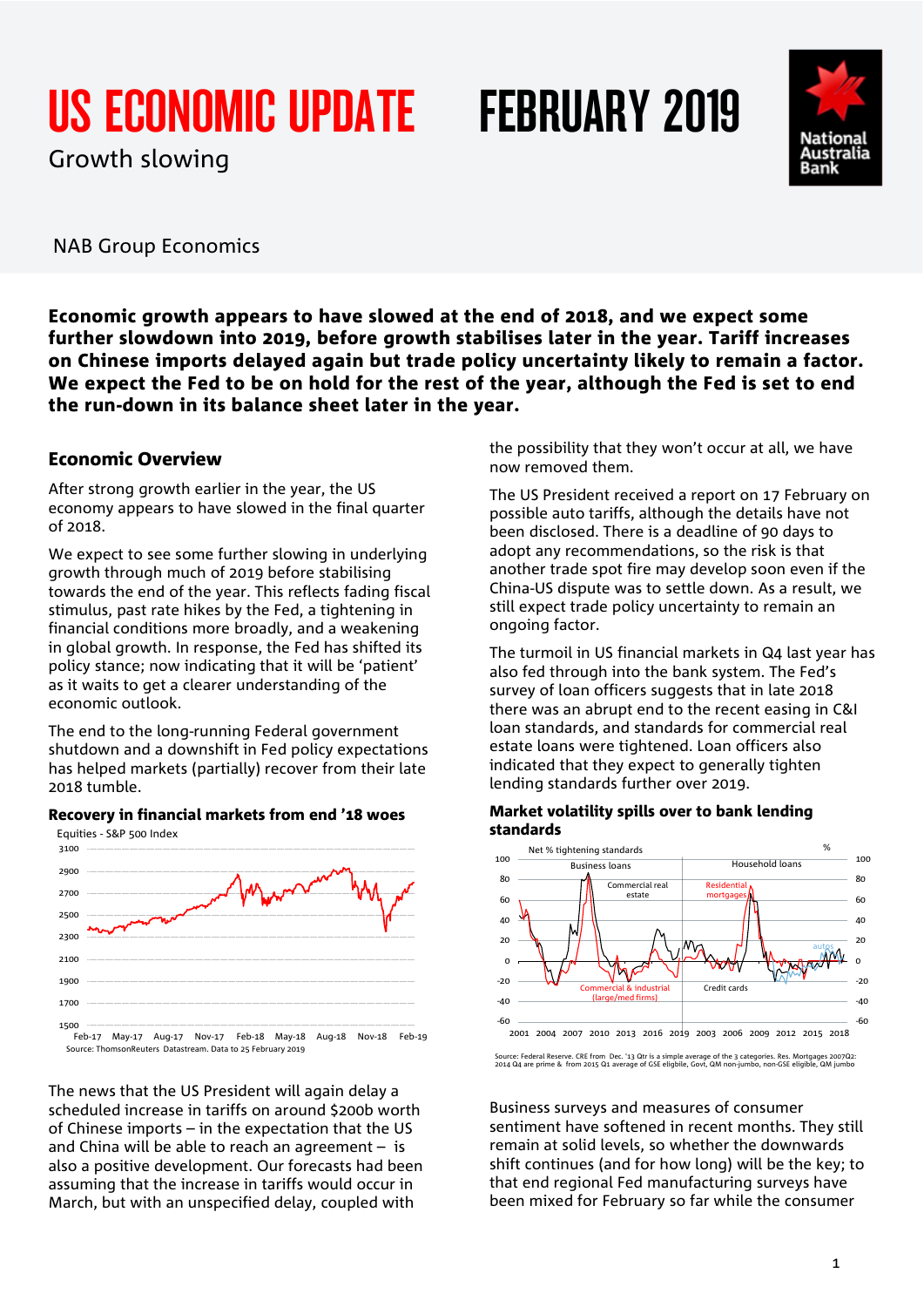confidence indicators recovered some lost ground in February.



Sources: ISM, Conference Board, Univ.of Michigan/Thomson Reuters

Surveys at solid levels but trajectory bears watching

A more alarming signal came from the December retail sales report. Retail sales declined by 1.2% m/m and the 'control' measure (which excludes gasoline, auto dealers & building materials & food services) fell by a recession like 1.7%. It is unclear what could have caused such a precipitous fall in sales in an economy with still solid consumer sentiment and strong jobs growth with household budgets benefiting from a fall in gasoline prices. The wealth effects of falling equity prices are simply not that large.

Even with this very weak December retail reading, overall consumption is still on track to increase by a solid 0.7% q/q suggesting that the December result might have been in part a correction to exaggerated strength in previous months' results, as well as volatility in the data. So while we think the December retail sales decline is exaggerated, the broader message is that consumption growth is slowing.

Recession like fall in December retail sales Control retail sales\* (%mom)



There has also been weakening in some – but not all – business investment indicators. Core (ex defence and aircraft) capital goods orders declined in Q4 2018, the first quarterly fall in two years, and there was also a fall in private non-residential construction in the quarter (based on data to November). However, Fed regional manufacturing survey measures show that capex intentions remain reasonably firm.





Source: Census Bureau; Kansas City, New York, Richmond, Dallas, Philadelphia Fed. Reserves, NAB

Residential investment has declined in recent quarters, weighed down by the rise in mortgage rates from mid-2016 to late 2018, and signs of increasing vacancy rates. Construction spending has been declining and house sales have fallen. However, while investment is likely to remain on the soft side in coming quarters, the recent decline in mortgage rates and the strength of the labour market, amid signs that more people are starting their own households, should help to stabilise activity later in the year.

### Mortgage rate relief for struggling housing sector



Jan-10 Jan-13 Jan-16 Jan-19 Nov-12 Nov-15 Nov-18 Sep-12 Sep-15 Sep-18 Sources: Census Bureau, Bloomberg, National Associatio of Realtors, NAB

Net exports made a large negative contribution to GDP growth in Q3, as exports fell while imports rose. However, trade data to November suggest a more neutral impact for Q4. The trade data – volatile at the best of time – are also being affected by the tariffs imposed over July, August and September by the US and China on imports from each other. Not only might this affect the level of trade, but the bring forward of trade to beat the tariffs might mean recent trade activity is artificially low.

In terms of bilateral trade, the impact on the US exports to China has been more significant than on US imports of Chinese goods. China's tariffs cover a greater proportion of US exports to China than have the US measures on imports from China. Moreover, between June and December the USD appreciated over 7% against the Yuan – this is broadly the same as the increase in the average tariff rate across all China imports (\$50b at 25%, \$200b at 10%, with the rest – over \$250b – subject to no new tariffs) limiting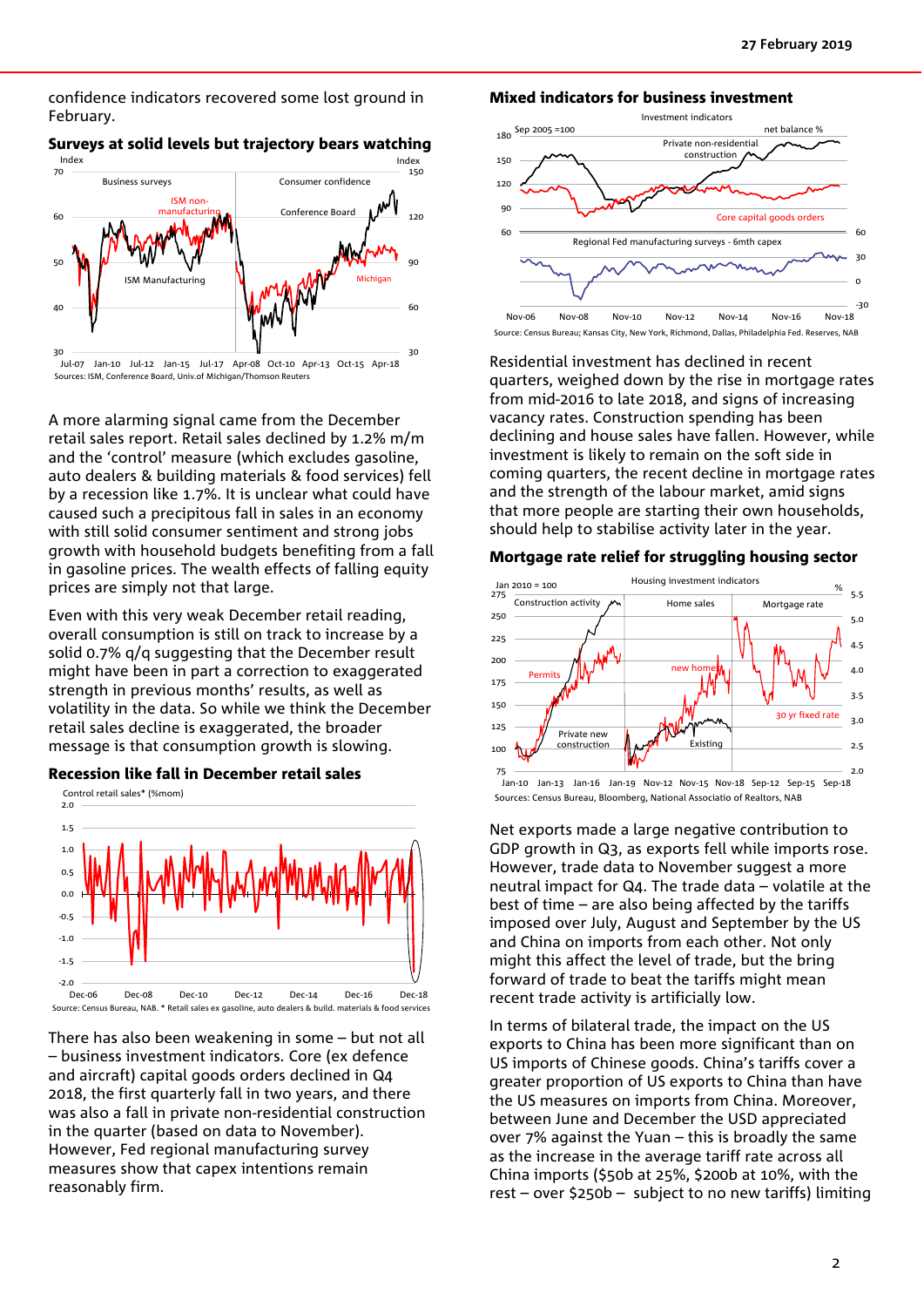the impact on China's overall competitiveness over this period.





-40 Sources: Thomson Reuters, NAB estimates

The large negative net export contribution to GDP growth in Q3 was offset by strong inventory accumulation. As with trade, we expect a reversal in Q4, with inventories likely to detract from Q4 growth. Another factor to weigh on Q4 GDP growth will be the Federal Government shutdown which started late in the quarter, although its impact should be modest (but somewhat greater in Q1 2019, with a rebound in Q2 2019).

Overall, we expect Q4 GDP growth of 0.5% (2.1% annualised); this is well down on the previous two quarters, but is still above our estimate of longerterm trend GDP growth (around 1¾% per year). However, we expect growth to ease further through to Q3 2019, before stabilising towards the end of the year. Overall, we are projecting year-average GDP growth of 2.1% in 2019 and 1.8% in 2020.

Labour market indicators generally remain in good shape. Employment growth remains robust, and although the unemployment rate has ticked up in recent months to 4.0%, this may been affected by the US Federal government shutdown. That said, initial jobless claims have stopped falling and the slowdown in growth in our forecasts suggests further declines in the unemployment rate will be limited.

The tight labour market has brought with it stronger wages growth. Average hourly earnings of private non-farm employees grew by 3.2% yoy in January 2019 – up from 2.8% in January 2018 yoy and 2.4% yoy in January 2017.

Despite this, inflation is showing no signs of acceleration. On a headline basis, inflation has been declining due to lower gasoline prices, but most measures of core inflation have either stabilised since mid-2018, if not eased. The Fed's favoured core inflation measure – PCE (ex energy and food) was at the Fed's target of 2.0% in July but by November it had eased slightly to 1.9% yoy.

#### No sign of core inflation accelerating

Consumer inflation measures (yoy%)



Jul-12 Nov-13 Mar-15 Jul-16 Nov-17 Jul-12 Nov-13 Mar-15 Jul-16 Nov-17 Sources: Cleveland Federal Reserve (median, trimmed mean CPI), Atlanta Federal Reserve (Trimmed mean PCE), BEA, NAB

### Monetary policy

In its January meeting statement the Fed indicated that it would be "patient", removing its previous guidance that it expected some further gradual rate rises. With the fed funds rate close to the (median) Fed view of its neutral level, no signs of inflation acceleration, and increased uncertainty around the economic outlook (both domestically and abroad) the Fed feels it can take its time to assess the state of the economy before making any further moves.

The January meeting minutes did suggested a continuing bias towards further rate rises – 'several' participants indicated that if the economy evolved as expected a rate hike would be justified, although 'several' other participants would need to see inflation above their expectations to make such a move. In contrast, there was no discussion of rate cuts, even as markets continue to price in a greater chance of a rate cut than a hike.

We are less optimistic about growth prospects in 2019 than the Fed, and can't see it increasing rates until growth stabilises. As a result we don't expect any changes in the Fed funds rate this year. We have pencilled in a rate hike for mid-2020 on the grounds that, when growth stabilises and with unemployment still low and inflation around target, the Fed will seek to move rates up to its view of neutral.

What is clearer is that the Fed is set to end the rundown of its balance sheet in the back half of 2019. The January minutes stated that "Almost all participants thought it would be desirable to announce before too long a plan to stop reducing the Federal Reserve's asset holdings later this year."

### CONTACT THE AUTHOR

Tony Kelly Senior Economist – International [Antony.Kelly@nab.com.au](mailto:Antony.Kelly@nab.com.au)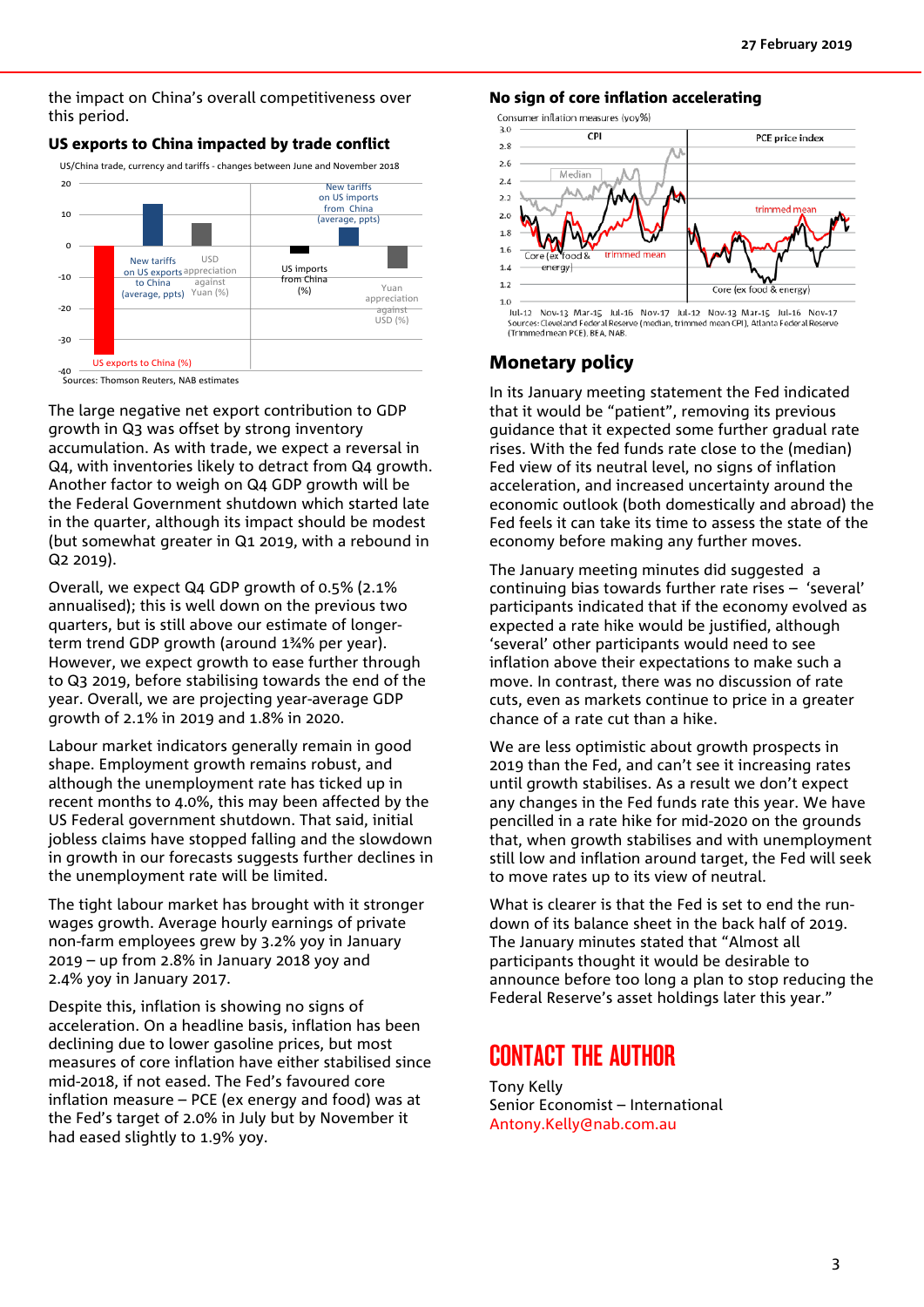## U.S. ECONOMIC & FINANCIAL FORECASTS

|                                         | Year Average Chng % |        |        |                          |     | <b>Quarterly Chng %</b> |        |        |        |                |     |     |     |     |     |     |
|-----------------------------------------|---------------------|--------|--------|--------------------------|-----|-------------------------|--------|--------|--------|----------------|-----|-----|-----|-----|-----|-----|
|                                         |                     |        |        |                          |     | 2018<br>2019            |        |        | 2020   |                |     |     |     |     |     |     |
|                                         |                     |        |        | 2016 2017 2018 2019 2020 |     | Q <sub>2</sub>          | Q3     | Q4     | Q1     | Q <sub>2</sub> | Q3  | Q4  | Q1  | Q2  | Q3  | Q4  |
| <b>US GDP and Components</b>            |                     |        |        |                          |     |                         |        |        |        |                |     |     |     |     |     |     |
| Household consumption                   | 2.7                 | 2.5    | 2.6    | 2.5                      | 1.8 | 0.9                     | 0.9    | 0.7    | 0.6    | 0.5            | 0.4 | 0.4 | 0.5 | 0.5 | 0.4 | 0.4 |
| Private fixed investment                | 1.7                 | 4.8    | 5.2    | 1.8                      | 1.9 | 1.6                     | 0.3    | 0.7    | 0.3    | 0.1            | 0.2 | 0.6 | 0.6 | 0.5 | 0.5 | 0.4 |
| Government spending                     | 1.4                 | $-0.1$ | 1.6    | 2.3                      | 2.0 | 0.6                     | 0.6    | 0.5    | 0.2    | $1.2$          | 0.6 | 0.5 | 0.5 | 0.5 | 0.5 | 0.5 |
| Inventories*                            | $-0.6$              | 0.0    | 0.1    | 0.1                      | 0.0 | $-0.4$                  | 0.7    | $-0.1$ | $-0.1$ | 0.0            | 0.0 | 0.0 | 0.0 | 0.0 | 0.0 | 0.0 |
| Net exports*                            | $-0.4$              | $-0.4$ | $-0.3$ | $-0.3$                   | 0.0 | 0.3                     | $-0.6$ | 0.0    | 0.0    | 0.0            | 0.0 | 0.0 | 0.0 | 0.0 | 0.0 | 0.0 |
| <b>Real GDP</b>                         | 1.6                 | 2.2    | 2.9    | 2.1                      | 1.8 | 1.0                     | 0.8    | 0.5    | 0.4    | 0.5            | 0.3 | 0.4 | 0.5 | 0.5 | 0.4 | 0.4 |
| Note: GDP (annualised rate)             |                     |        |        |                          |     | 4.2                     | 3.4    | 2.1    | 1.6    | 2.0            | 1.4 | 1.8 | 2.0 | 1.9 | 1.7 | 1.7 |
| US Other Key Indicators (end of period) |                     |        |        |                          |     |                         |        |        |        |                |     |     |     |     |     |     |
| PCE deflator-headline                   |                     |        |        |                          |     |                         |        |        |        |                |     |     |     |     |     |     |
| Headline                                | 1.6                 | 1.8    | 1.8    | 1.9                      | 2.1 | 0.5                     | 0.4    | 0.3    | 0.3    | 0.5            | 0.5 | 0.6 | 0.5 | 0.6 | 0.5 | 0.5 |
| Core                                    | 1.8                 | 1.6    | 1.9    | 2.0                      | 2.1 | 0.5                     | 0.4    | 0.4    | 0.4    | 0.5            | 0.5 | 0.5 | 0.5 | 0.5 | 0.5 | 0.5 |
| Unemployment rate - qtly average (%)    | 4.8                 | 4.1    | 3.8    | 3.9                      | 3.8 | 3.9                     | 3.8    | 3.8    | 3.8    | 3.8            | 3.9 | 3.9 | 3.9 | 3.8 | 3.8 | 3.8 |
| US Key Interest Rates (end of period)   |                     |        |        |                          |     |                         |        |        |        |                |     |     |     |     |     |     |
| Fed funds rate (top of target range)    | 0.8                 | 1.5    | 2.5    | 2.5                      | 2.8 | 2.0                     | 2.3    | 2.5    | 2.5    | 2.5            | 2.5 | 2.5 | 2.5 | 2.8 | 2.8 | 2.8 |
| 10-year bond rate                       | 2.45                | 2.41   | 2.69   | 3.00                     | 3.0 | 2.9                     | 3.1    | 2.7    | 2.8    | 2.8            | 3.0 | 3.0 | 3.0 | 3.0 | 3.0 | 3.0 |
| <b>Source: NAB Group Economics</b>      |                     |        |        |                          |     |                         |        |        |        |                |     |     |     |     |     |     |

\*Contribution to real GDP growth